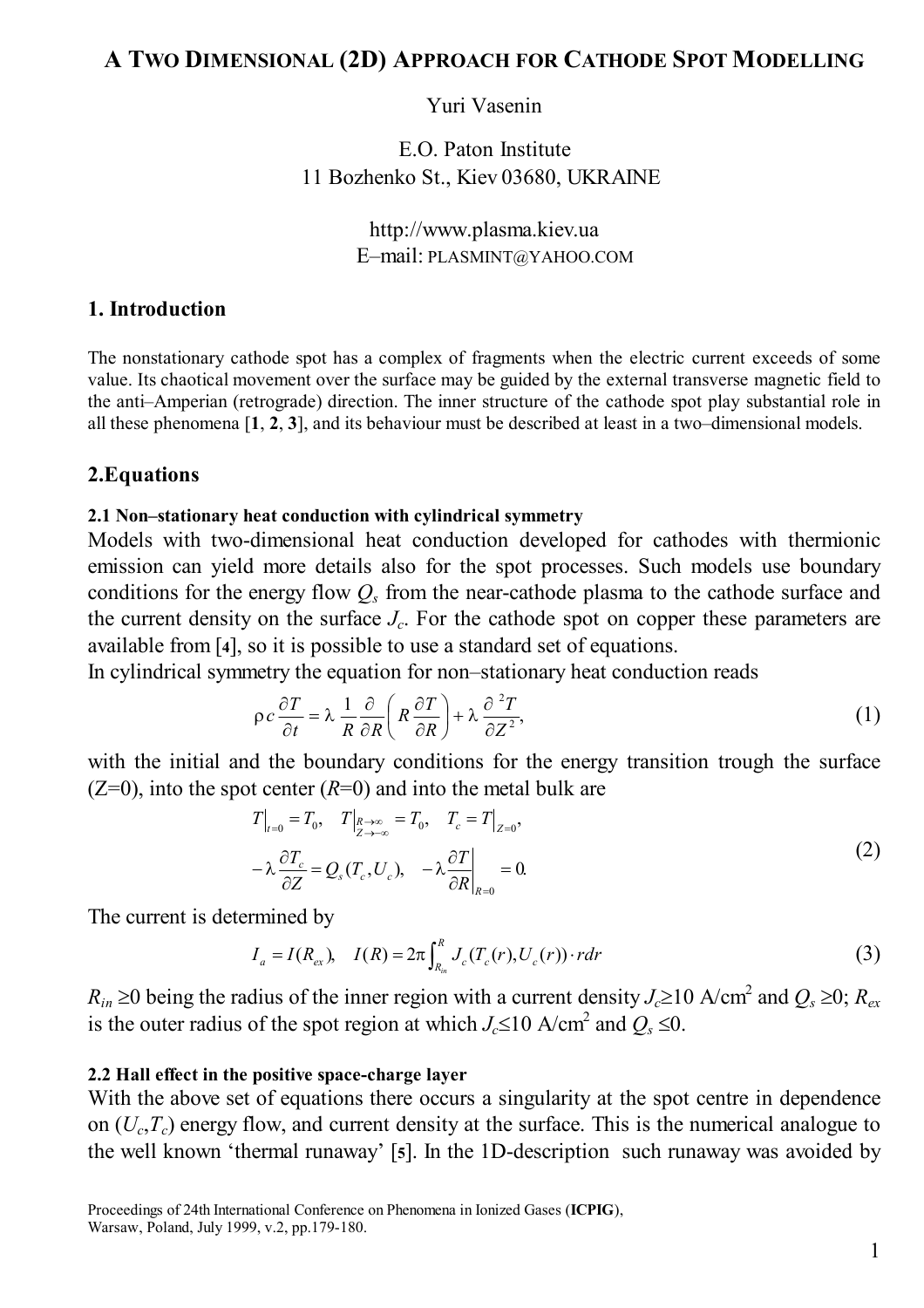taking into account the displacement of the emitting surface, allowing extremely high temperatures only at ignition. In our 2D-model the surface displacement is not taken into account, so it is necessary to search for other possibilities to avoid thermal runaway. As it may be seen in [4], at high temperatures the energy flow to the cathode surface steeply depends on the cathode fall *Uc*, thus its variation markedly influences the energy balance.

The simplest reason for a radial variation  $U_c$  is the Hall effect in the positive space charge sheath due to the self-generated magnetic field of the spot current. The theory of magnetised plasma–sheath transition region presented in [**6**]. Its proper using will dramatically increase the complexity of the self–consistent calculations. The simple evaluation of the possible effect on the cathode spot structure presented below.

The transverse magnetic field displaces the negative space charge of the emitted electrons, accelerated by the cathode fall, in the Amperian direction (towards the spot centre), until the increasing electric field (Hall field) of the positive charge at the spot border compensates the Lorentz force. For the radial component of the electric field  $F_r = -\frac{\partial U}{\partial r}$  we put  $0 = -e F_r$  $-eV<sub>e</sub>H/c$ , where  $V<sub>e</sub>$  is the velocity of the emitted electrons at the edge of the positive space charge sheath, *c* is velocity of light, magnetic field  $H(r)=0.2\text{·}I(r)/r$  (current in [A], radius in [cm], *H* in [Gauss]). So the potential has a radial distribution over the cathode surface with the minimum  $U_{co}$  at the centre (or at  $R_{in}$ ) and the maximum at the outer spot radius  $R_{ex}$ .

$$
U_c(R) = U_{co} + \frac{1}{c} \int_{R_{in}}^{R} V_e(U_c(r)) \cdot g(r) \cdot H(r) dr,
$$
\n(4)

where  $g = J_e/J_c$  is the ratio of the electron component to the total current.

The analysis for the Hall electric field caused by an external magnetic field in the neighbourhood plasma of the spot was carried out at [**7**]. However, in the present case the velocities of the emitted electrons are much higher than those of the plasma electrons, so the Hall effect is greater. The other origin of the spot structure may be the back flow of the plasma electrons [**8**].

# **3. Results**

2D model gives new possibilities for the spot description at long term operation: Formation of ring structures and displacement of the energy source  $Q<sub>s</sub>$  towards the external radius due to a redistribution of the cathode fall over the surface. This causes the temperature maximum begins to move over the surface and  $T_{\text{max}}$  to be situated near the border of the spot.

fig. a shows radial and depth distributions of the temperature at different times. Obviously, there exists a critical current  $I^*$  up to which the thermal diffusion into the cathode bulk is able to control the spot processes. The distribution of  $U_c$  over the spot surface can be seen also in fig. a in more detail.

Because the 2D model is based on the relation of  $Q<sub>s</sub>$  to the local values of the surface temperature  $T_c$  and the cathode fall  $U_c$ , it may be used with better accuracy for the description of the quasi–stationary spot.

The hollow temperature profile, the internal and external radii  $R_{in}$ ,  $R_{ex}$  at different arc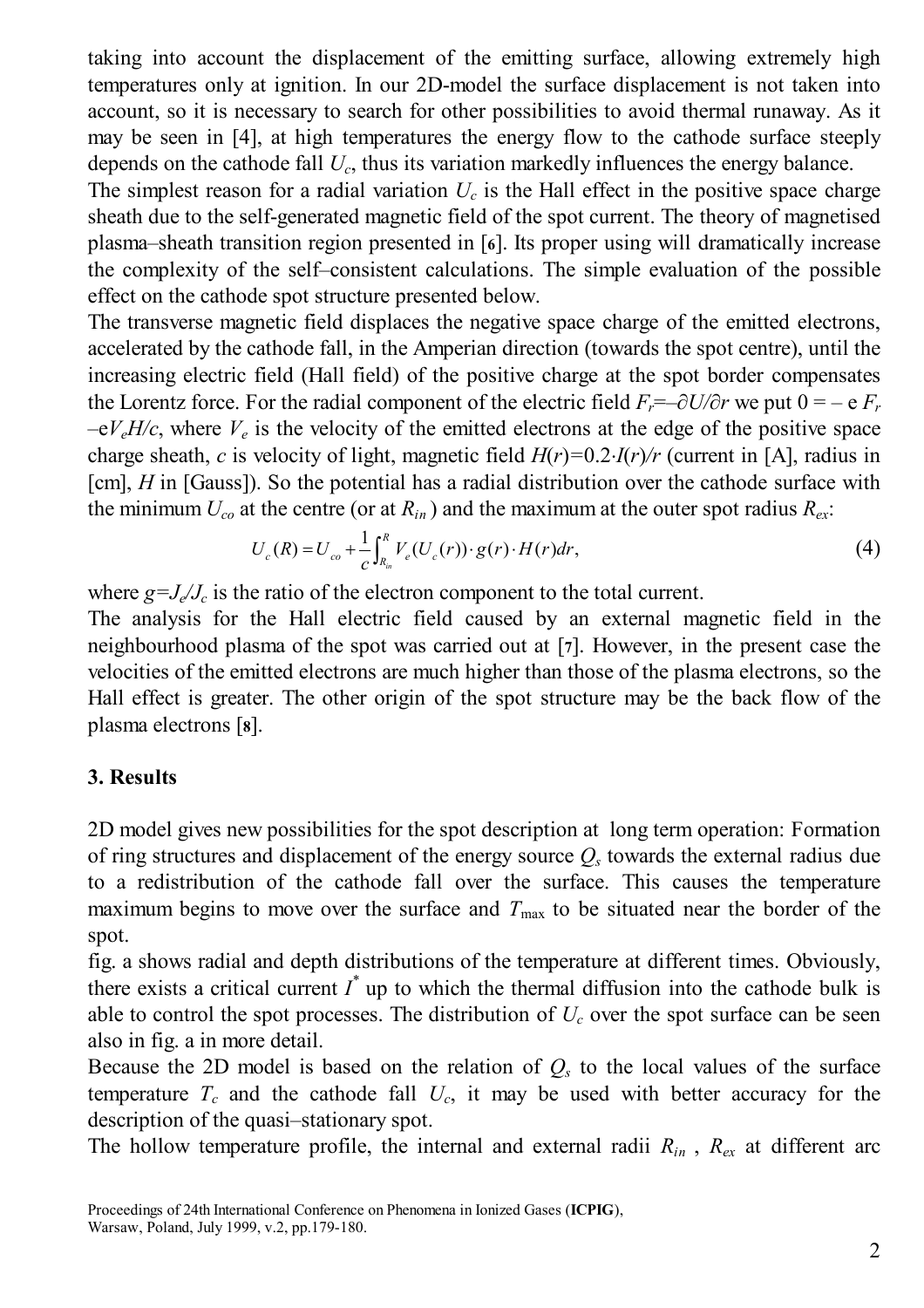

*Fig. A. The distributions of energy flow*  $Q_s$ *, current density*  $J_c$ *, and cathode fall*  $U_c$  *over the spot surface (a), and the temperature distribution*  $T(r,z,t)$  *in the cathode bulk (b) for different currents and times.*  $a - I_a = 10$  A,  $t = 100$  ns;  $b - I_a = 80$  A,  $t = 200$  ns.

currents is illustrated in fig. b. It is interesting to note that below a critical current  $I_a \leq I^*$  this hollow profile is absent. The calculated value *I \** ≈30A has a qualitative meaning and may be changed with additional treatment (for example, in the case of a combined 1D+2D model). The temperature inside the valley may grow with time for  $I_a$ <45A, and decrease for  $I_a$ >50A. When it surpasses the switch-on temperature  $\left(\sim 2200K\right)$  for copper, depending on  $U_c$ ), the hollow structure disappears, as it does at *I \** ≈30A in fig. b*b*.

The calculated velocity  $V_b = R_{ex}/t$  are dependent on the current, contrary to the case of the 1D model and may rise up to 800 m/s, decreasing with time.

### **4. Summary**

The Hall field in the space-charge zone caused by the self-generated magnetic field leads to a hollow profile of the surface temperature. The hollow structure of the temperature